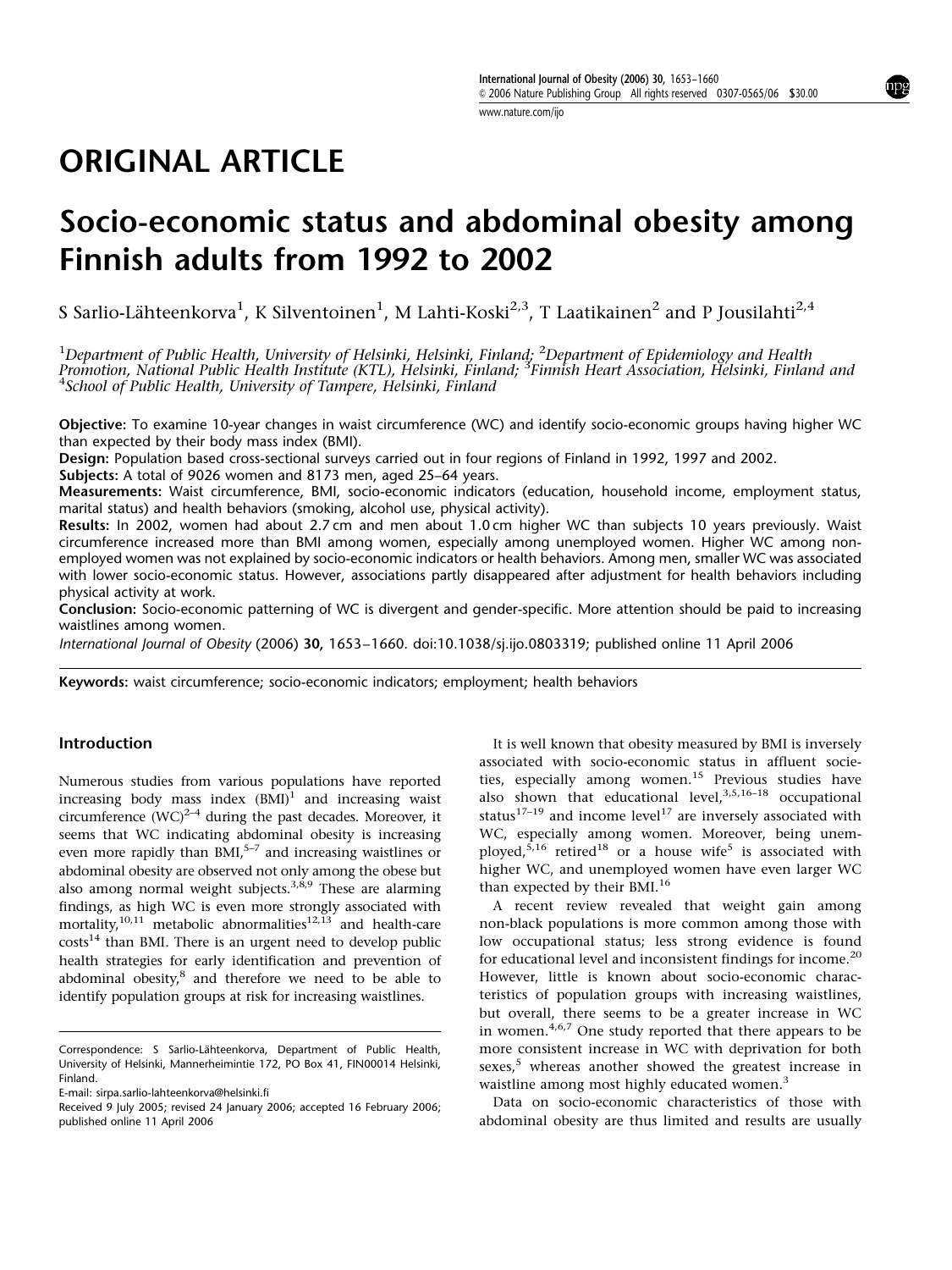presented separately for BMI and WC. Although WC and BMI are highly correlated, $3$  they measure different aspects of obesity. Body mass index is a measure of relative body size, whereas WC provides a measure of abdominal adiposity. In this study, we aimed to identify socio-economic groups that have larger WC than expected by their BMI. Secondly, we aimed to study whether findings can be explained by healthrelated habits that have previously shown to be associated with abdominal obesity including smoking,  $3,5,21-23$  alcohol consumption<sup>16,18,24</sup> and physical activity.<sup>16,22,23,25</sup> Finally, we aimed to identify socio-economic groups with the highest increase in waistline from 1992 to 2002.

# Materials and methods

#### Participants

The data were collected from three cross-sectional population-based surveys carried out in four regions in Finland (North Karelia and Kuopio provinces; Helsinki capital area; and southwestern Finland including the cities of Turku and Loimaa together with their nearby rural municipalities) in 1992, 1997 and 2002. For each survey, an independent stratified random sample of population aged 25–64 years was drawn from the population register. Less than 1% of the questionnaires sent were returned because of incomplete contact information illustrating the high quality of the Finnish population registration system. The study was conducted according to the international WHO MONICA (MONItoring trends and determinants in CArdiovascular disease) study protocol $^{26}$  and followed the ethical guidelines of the Finnish National Public Health Institute and the Helsinki Declaration. Together, the three surveys included 9026 women and 8173 men. The response rates among men were 73% in 1992, 68% in 1997 and 65% in 2002; corresponding rates for women were 81, 76 and 76%. Pregnant women ( $n = 289$ ) were excluded from the analysis.

#### Measurements

Subjects were invited to a local municipal health-care center. where weight, height and WC were measured according to the WHO MONICA study protocol by a specially trained research nurse. Weight and height were measured without shoes and in light clothing. Body mass index was calculated as weight in kilograms (kg) divided by the square of height in meters (m). Waist circumference was measured at the level of midway between the lower rib margin and the iliac crest. The measures of weight were rounded to the nearest 100 g and the measures of height and WC to the nearest 0.5 cm.

Along with the invitation to participate in the survey, a self-administered questionnaire was sent to the subjects to be completed at home in advantage. The questionnaire covered questions on socio-economic factors and lifestyle. We used educational level, household income, employment status and living with a spouse as measures of socio-economic status. Smoking status, consumption of alcohol, leisure time physical activity and physical activity at work were used as health behavioral indicators.

Educational level was asked using four preset alternatives on educational attainment and categorized into three groups: (1) basic level education only; (2) secondary level education including vocational training and matriculation examination and (3) university level education.

Employment status was asked with seven preset alternatives and categorized into four groups: (1) employed; (2) unemployed (those not working but looking for a job); (3) non-employed (those outside workforce, including homemakers and students) and (4) retired.

Household income was asked using nine fixed alternatives and divided into tertiles in each survey.

Marital status was categorized into (1) living with a spouse (including married and co-habiting subjects) and (2) others (including singles, divorced and widow(er)s).

Smoking status was asked by three separate questions about past and current smoking and categorized into three groups: (1) current regular smokers; (2) former regular smokers and (3) never smokers.

The consumption of alcohol was estimated by asking how many bottles of beer, glasses of wine and portions of strong alcoholic drinks a subject had consumed during the past week. Responses were categorized according to the criteria of the US National Institute on Alcohol Abuse and Alcoholism (www.niaaa.nih.gov) into (1) abstainers (no alcohol), (2) light drinkers (1–2 drinks per week), (3) moderate drinkers (4–14 drinks per week for men and 4–7 drinks for women) and heavy drinkers (more than 14 drinks per week for men and more than seven drinks for women).

Physical activity at leisure time was defined to be at least 20–30 min of activity that makes one at least slightly breathless and sweating. Subjects were asked how frequently they engage in this type of activity with six preset alternatives. Responses were categorized into three groups: (1) at least twice per week; (2) from two to three times per month and (3) a few times per year or less.

Physical activity at work was asked using four preset alternatives: (1) light work with only occasional walking; (2) work with moderate physical activity but mostly walking (no lifting or carrying heavy objects); (3) work with moderate physical activity with walking, climbing stairs or lifting objects and (4) heavy physical work.

#### Statistical analyses

Statistical analyses were carried out by ordinary linear regression model with WC as the dependent variable. All analyses were conducted separately for women and men. The modeling was carried out by the Stata statistical package. $27$ 

In the statistical modeling, firstly, the results for each socio-economic and health behavioral variables are presented after adjusting for study year, study area and age by including them as covariates in the model. Because the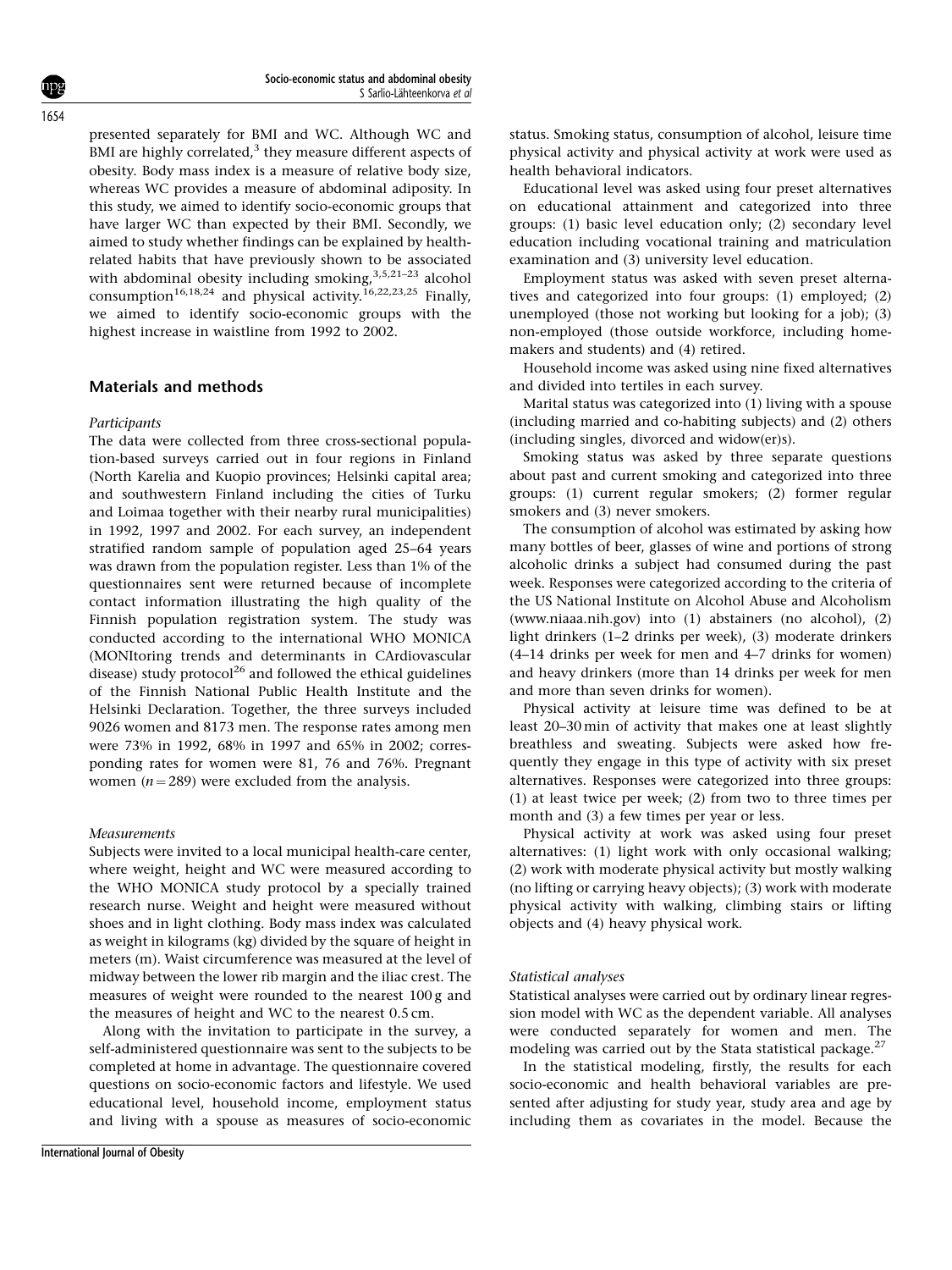association between age and WC was nonlinear, age was included in all models both as a linear variable and as a categorized variable classified into 5-year groups. This model (Model 1) illustrates the level of WC in each category of the socio-economic and health behavioral variables compared to their reference category in centimeters.

Secondly, BMI was included into the model as an independent variable (Model 2). This model illustrates how WC differs in each category of the socio-economic and health behavioral variables from the reference category after the differences in BMI between the categories were adjusted for.

Thirdly, it was studied whether these differences in the residuals of WC based on Model 2 could be explained by other socio-economic variables by adjusting the model for living with a spouse, education, employment status and household income. This had only minor effect on the results (data not shown). We continued by adjusting the model for health behavioral variables including smoking status, alcohol consumption, leisure time physical activity and physical activity at work simultaneously (Model 3).

Finally, the interactions between study year and socioeconomic indicators were analyzed to find out whether the 10-year change in WC has been similar in different socioeconomic groups. Analyses were conducted by adding an interaction term of study year and a socio-economic variable, that is, living with a spouse, education, employment status or household incomes in tertiles, as classified variables and comparing the  $\chi^2$ -value and degrees of freedom of this model to the model with only the main effects of study year and the socio-economic indicator. In the interaction models, age, study area and BMI were adjusted for.

### Results

Subject characteristics are presented in Table 1. Mean BMIs and WCs were slightly higher in the 2002 cohort than in previous cohorts, especially among women. Educational level was higher in the 2002 cohort than in previous cohorts among both women and men. There was a drop in the proportion of employed subjects in 1997 owing to high unemployment, but this attenuated by 2002. There were no differences in mean age and proportion of married subjects between the survey years. The proportion of never smokers fell slightly among women and the proportion of abstainers among both women and men. Light, moderate and heavy drinking was more common among women in 2002 than 10 years previously whereas among men only heavy drinking increased. Weekly leisure time physical activity was somewhat more common in 2002 than 10 years earlier, especially in women, with no changes in the physical activity at work.

The associations between WC and socio-economic indicators are presented in Table 2. As the first model shows, compared to men and women in 1992, subjects in 2002 had higher waistlines. In 2002, men had about 0.8 cm and women about 2.8 cm larger WC than their counterparts in 1992. Among men, however, results became statistically nonsignificant when BMI and socio-economic and health behavior variables were included in the model. Contrary to men, in women the mean waistlines remained significantly higher even after adjusting for BMI, socio-economic factors and health behaviors.

Education was inversely associated with WC in the first models for both genders, but in women this association disappeared when BMI was added into the model. Among men, the association between WC and education became positive when BMI was adjusted for, that is, men with higher education had higher WC compared with less educated men. This finding remained when other socio-economic factors were adjusted for (data not shown), but became nonsignificant when health behaviors were added into the model.

Non-employed men had smaller WC than employed men in all models. Compared with men being employed, retired men had higher WC in the first model and after adjustments for BMI, but results became insignificant after full adjustments. In women, employment status was clearly associated with WC: employed women had smaller WC than unemployed, non-employed and retired women in all models.

Household income was not associated with WC among men. Women in the lowest income category had higher WC than women in the highest income category, but the results became nonsignificant when BMI was added into the model.

Living with a spouse was not associated with WC in any of the models.

For both men and women, current smoking was associated with smaller WC compared to former smokers and never smokers. Compared to those who had not used alcohol during previous week, men reporting heavy drinking had higher WC, whereas light and modest drinking was associated with smaller WC in both genders. However, the results for light and moderate drinkers became nonsignificant when BMI and other variables were added into the model. Heavy drinking was associated with higher WC after adjustments for BMI and other variables among both women and men. Physical inactivity at leisure time was clearly associated with high WC in all models. Among men, physical activity at work was also associated with smaller WC in all models. Data on women showed inconsistent results: compared with light activity at work, moderate physical activity without lifting was associated with lower WC in the base models, whereas moderate physical activity with lifting was associated with higher WC in the first model and in the fully adjusted model.

We also tested whether menopausal status and hormone replacement therapy had an influence on WC by additionally adjusting for them after adjustments for BMI. As menopausal status and hormone replacement did not have an effect on the results (data not shown), these were not included in the final models.

There was an interaction between employment status and study year among women when BMI, age and study area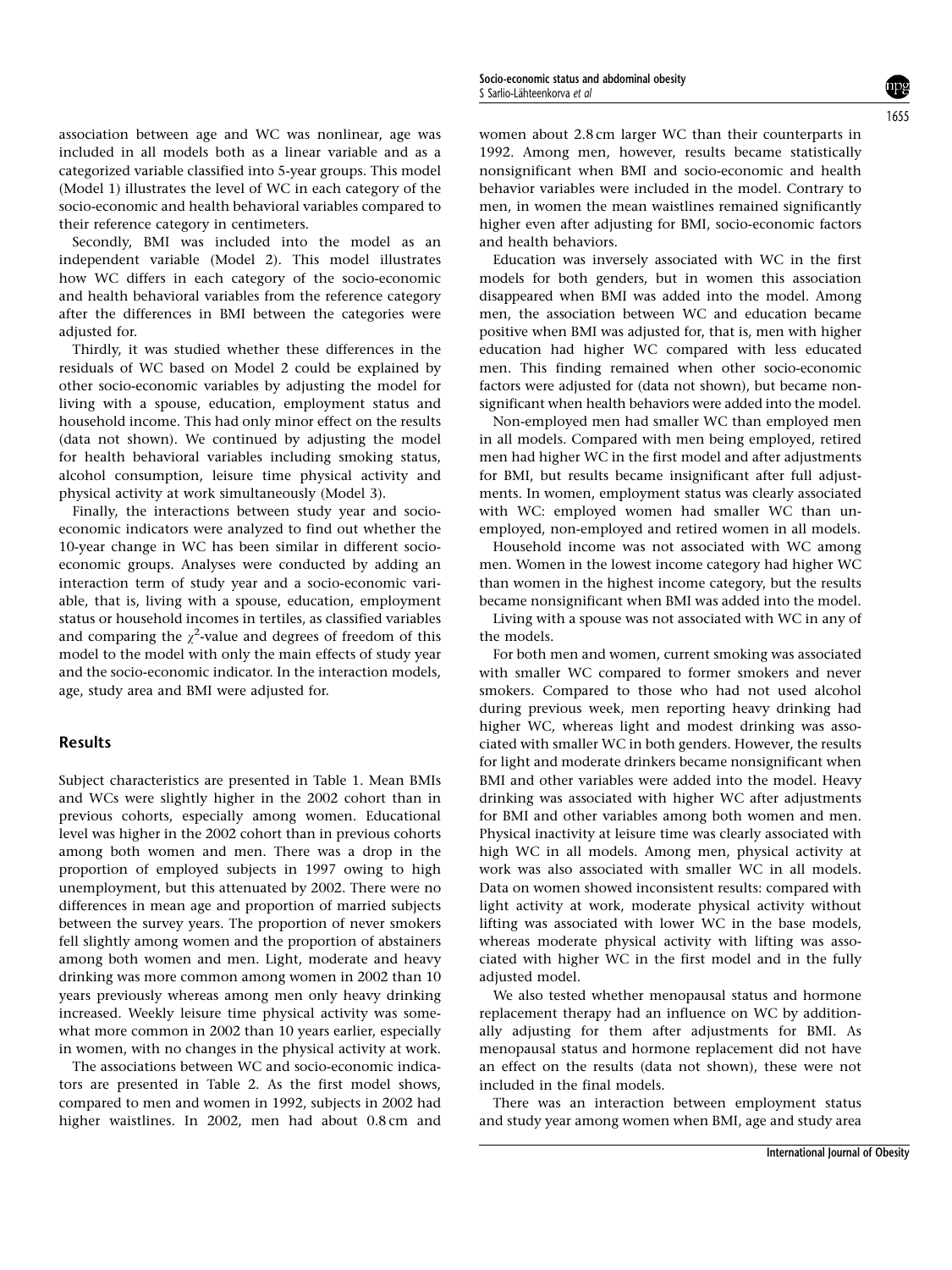|  |  | Table 1 Subject characteristics by survey year among men and women |  |  |  |  |  |  |  |
|--|--|--------------------------------------------------------------------|--|--|--|--|--|--|--|
|--|--|--------------------------------------------------------------------|--|--|--|--|--|--|--|

| BMI $(kq/m2)a$<br>Waist circumference (cm) <sup>a</sup><br>Age (years)<br>Education (%)<br>University level<br>Secondary level<br><b>Basic level</b><br>Employment status (%) | 1992<br>26.7 (26.5-26.8)<br>94.3 (93.9-94.7)<br>45<br>11<br>47<br>43 | 1997<br>26.9 (26.8-27.1)<br>94.5 (94.0-94.9)<br>46<br>12<br>57<br>31 | 2002<br>27.1 (26.9-27.3)<br>95.3 (94.8-95.8)<br>46<br>19<br>56 | 1992<br>25.9 (25.7-26.0)<br>80.6 (80.1-81.0)<br>45<br>10 | 1997<br>26.1 (25.9-26.2)<br>81.1 (80.7-81.6)<br>45 | 2002<br>45                           |
|-------------------------------------------------------------------------------------------------------------------------------------------------------------------------------|----------------------------------------------------------------------|----------------------------------------------------------------------|----------------------------------------------------------------|----------------------------------------------------------|----------------------------------------------------|--------------------------------------|
|                                                                                                                                                                               |                                                                      |                                                                      |                                                                |                                                          |                                                    | 26.2 (26.0-26.4)<br>83.3 (82.8-83.8) |
|                                                                                                                                                                               |                                                                      |                                                                      |                                                                |                                                          |                                                    |                                      |
|                                                                                                                                                                               |                                                                      |                                                                      |                                                                |                                                          |                                                    |                                      |
|                                                                                                                                                                               |                                                                      |                                                                      |                                                                |                                                          |                                                    |                                      |
|                                                                                                                                                                               |                                                                      |                                                                      |                                                                |                                                          |                                                    |                                      |
|                                                                                                                                                                               |                                                                      |                                                                      |                                                                |                                                          | 12                                                 | 20                                   |
|                                                                                                                                                                               |                                                                      |                                                                      |                                                                | 45                                                       | 61                                                 | 61                                   |
|                                                                                                                                                                               |                                                                      |                                                                      | 25                                                             | 45                                                       | 27                                                 | 19                                   |
|                                                                                                                                                                               |                                                                      |                                                                      |                                                                |                                                          |                                                    |                                      |
| Employed                                                                                                                                                                      | 75                                                                   | 67                                                                   | 74                                                             | 70                                                       | 65                                                 | 71                                   |
| Unemployed                                                                                                                                                                    | 5                                                                    | 12                                                                   | 9                                                              | $\overline{4}$                                           | 11                                                 | $\overline{7}$                       |
| Non-employed                                                                                                                                                                  | $\overline{3}$                                                       | $\overline{4}$                                                       | $\overline{3}$                                                 | 10                                                       | 11                                                 | 10                                   |
| Retired                                                                                                                                                                       | 17                                                                   | 17                                                                   | 14                                                             | 16                                                       | 13                                                 | 12                                   |
|                                                                                                                                                                               |                                                                      |                                                                      |                                                                |                                                          |                                                    |                                      |
| Household incomes (%)                                                                                                                                                         |                                                                      |                                                                      |                                                                |                                                          | 31                                                 | 30                                   |
| Highest tertile                                                                                                                                                               | 32<br>37                                                             | 35<br>30                                                             | 35<br>32                                                       | 28<br>34                                                 | 30                                                 | 31                                   |
| Intermediate tertile                                                                                                                                                          |                                                                      |                                                                      |                                                                |                                                          |                                                    |                                      |
| Lowest tertile                                                                                                                                                                | 31                                                                   | 35                                                                   | 33                                                             | 38                                                       | 39                                                 | 39                                   |
| Living with a spouse (%)                                                                                                                                                      |                                                                      |                                                                      |                                                                |                                                          |                                                    |                                      |
| Yes                                                                                                                                                                           | 78                                                                   | 74                                                                   | 75                                                             | 72                                                       | 71                                                 | 71                                   |
| <b>No</b>                                                                                                                                                                     | 22                                                                   | 26                                                                   | 25                                                             | 28                                                       | 29                                                 | 29                                   |
| Smoking status (%)                                                                                                                                                            |                                                                      |                                                                      |                                                                |                                                          |                                                    |                                      |
| Never smoker                                                                                                                                                                  | 39                                                                   | 41                                                                   | 41                                                             | 66                                                       | 64                                                 | 61                                   |
| Former smoker                                                                                                                                                                 | 31                                                                   | 33                                                                   | 30                                                             | 17                                                       | 19                                                 | 21                                   |
| Current smoker                                                                                                                                                                | 30                                                                   | 26                                                                   | 29                                                             | 17                                                       | 17                                                 | 18                                   |
| Average consumption of alcohol in previous week (%)                                                                                                                           |                                                                      |                                                                      |                                                                |                                                          |                                                    |                                      |
| Men/women                                                                                                                                                                     |                                                                      |                                                                      |                                                                |                                                          |                                                    |                                      |
| No alcohol                                                                                                                                                                    | 29                                                                   | 26                                                                   | 24                                                             | 48                                                       | 41                                                 | 36                                   |
| Light                                                                                                                                                                         | 15                                                                   | 14                                                                   | 15                                                             | 24                                                       | 26                                                 | 27                                   |
| Moderate                                                                                                                                                                      | 40                                                                   | 41                                                                   | 39                                                             | 17                                                       | 20                                                 | 22                                   |
| Heavy                                                                                                                                                                         | 16                                                                   | 19                                                                   | 22                                                             | 11                                                       | 13                                                 | 15                                   |
| Leisure time physical exercise (%)                                                                                                                                            |                                                                      |                                                                      |                                                                |                                                          |                                                    |                                      |
| $\geqslant$ 2 times per week                                                                                                                                                  | 48                                                                   | 54                                                                   | 52                                                             | 49                                                       | 57                                                 | 58                                   |
| 2-4 times per month                                                                                                                                                           | 32                                                                   | 31                                                                   | 32                                                             | 34                                                       | 30                                                 | 31                                   |
| A few times per year or less                                                                                                                                                  | 20                                                                   | 15                                                                   | 16                                                             | 17                                                       | 13                                                 | 11                                   |
| Physical activity at work (%)                                                                                                                                                 |                                                                      |                                                                      |                                                                |                                                          |                                                    |                                      |
| Light                                                                                                                                                                         | 47                                                                   | 51                                                                   | 47                                                             | 51                                                       | 51                                                 | 51                                   |
| Moderate (no lifting)                                                                                                                                                         | 23                                                                   | 19                                                                   | 22                                                             | 29                                                       | 29                                                 | 29                                   |
| Moderate (includes lifting)                                                                                                                                                   | 22                                                                   | 21                                                                   | 22                                                             | 19                                                       | 18                                                 | 18                                   |
| Heavy                                                                                                                                                                         | 8                                                                    | 9                                                                    | 9                                                              | $\mathbf{1}$                                             | $\overline{2}$                                     | $\overline{2}$                       |

Abbreviaton: BMI, body mass index. <sup>a</sup>Means with 95% confidence intervals.

were adjusted for  $(P = 0.04)$ . Compared to women in 1992, women in 2002 had higher WC in all employment groups from 1092 to 2002, with the greatest increase among the unemployed (Table 3). No other interactions between study year and the socio-economic indicators were found.

# **Discussion**

Our study revealed gender-specific results and divergent trends in increasing waistlines in Finland. Compared to women in 1992, women in 2002 had significantly higher waistlines, whereas among men BMI-adjusted results were even slightly smaller in 1997 than in 1992. Socio-economic patterning of WC was also clearly gender-specific. Men with low education or not working had smaller WC than could be expected by their BMI, whereas women who were out of labor market had higher WC, and unemployment among women was associated with most increase in waistlines. In addition, although health behaviors changed significantly during the study period and they were significantly associated with WC in both women and men, they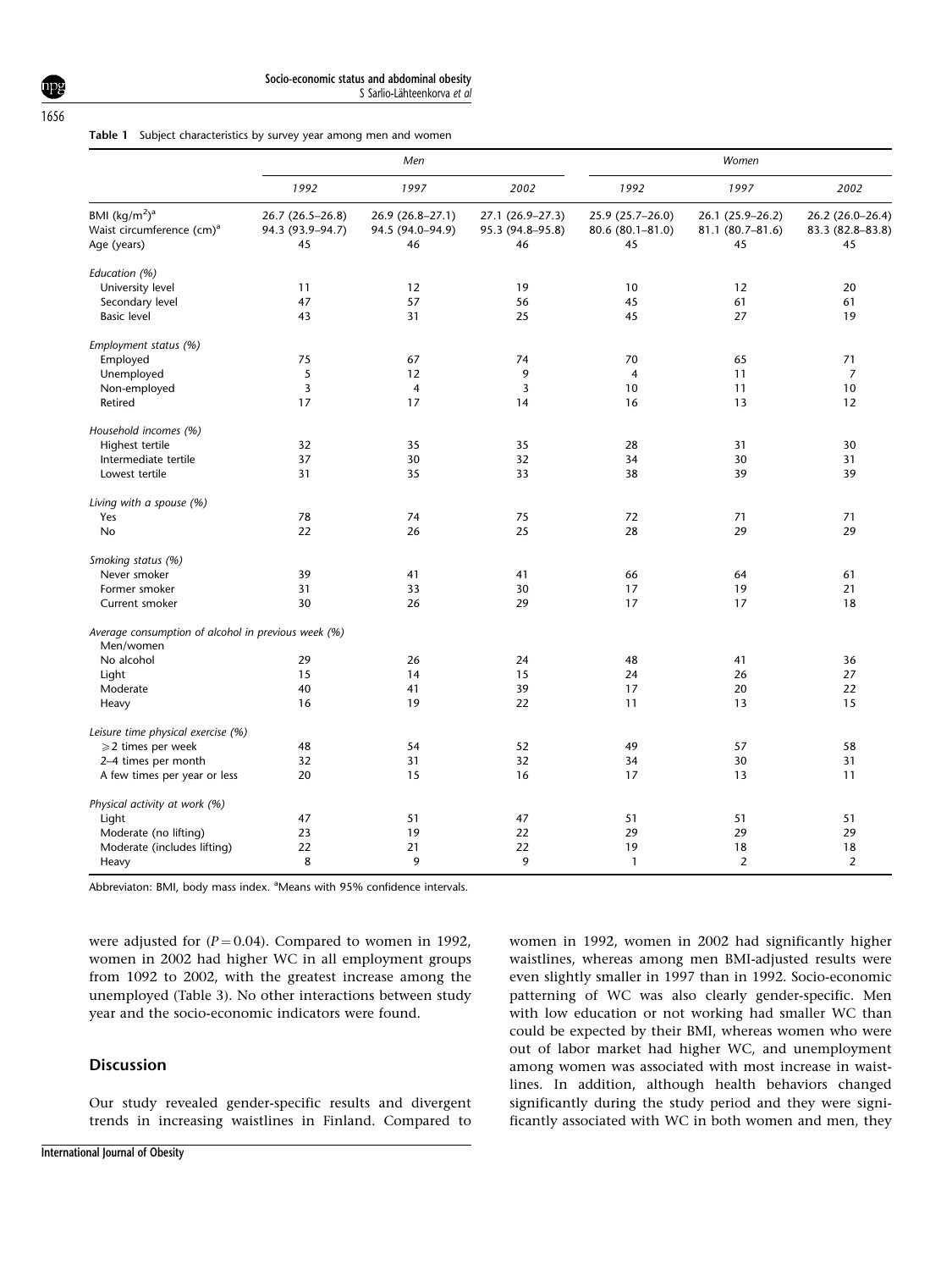Table 2 The association between waist circumference and socio-economic indicators in men and women (regression coefficients  $(\beta)$  with 95% confidence intervals)

|                                             |                                                              | Men                                                                                       |                           | Women                                                                                                               |                           |                           |  |
|---------------------------------------------|--------------------------------------------------------------|-------------------------------------------------------------------------------------------|---------------------------|---------------------------------------------------------------------------------------------------------------------|---------------------------|---------------------------|--|
|                                             | Model 1                                                      | Model 2                                                                                   | Model 3                   | Model 1                                                                                                             | Model 2                   | Model 3                   |  |
| Study year                                  |                                                              |                                                                                           |                           |                                                                                                                     |                           |                           |  |
| 1992                                        | Ref.                                                         | Ref.                                                                                      | Ref.                      | Ref.                                                                                                                | Ref.                      | Ref.                      |  |
| 1997                                        | $0.08$ (-0.49, 0.65)                                         | $-0.48$ ( $-0.73$ , $-0.23$ ) $-0.47$ ( $-0.73$ , $-0.22$ )                               |                           | $0.52$ (-0.05, 1.10)                                                                                                | $0.00 (-0.25, 0.25)$      | $-0.02$ ( $-0.27$ , 0.23) |  |
| 2002                                        | 0.75(0.16, 1.34)                                             | $-0.18$ (-0.44, 0.08) $-0.14$ (-0.41, 0.12)                                               |                           | 2.83 (2.25, 3.42)                                                                                                   | 2.01 (1.75, 2.27)         | 1.97 (1.71, 2.23)         |  |
| Education <sup>a</sup>                      |                                                              |                                                                                           |                           |                                                                                                                     |                           |                           |  |
| University level                            | Ref.                                                         | Ref.                                                                                      | Ref.                      | Ref.                                                                                                                | Ref.                      | Ref.                      |  |
| Secondary level                             | 1.80 (1.06, 2.54)                                            | $-0.24$ ( $-0.57$ , 0.09)                                                                 | $-0.16$ ( $-0.51$ , 0.19) | 2.25 (1.53. 2.98)                                                                                                   | $-0.07$ ( $-0.38$ , 0.25) | $-0.21$ ( $-0.53$ , 0.11) |  |
| <b>Basic level</b>                          | 2.71 (1.89, 3.53)                                            | $-0.43$ ( $-0.80$ , $-0.07$ ) $-0.31$ ( $-0.71$ , 0.10)                                   |                           | 4.76 (3.93, 5.58)                                                                                                   | $0.05$ (-0.33, 0.43)      | $-0.17$ ( $-0.55$ , 0.22) |  |
| Employment status <sup>a</sup>              |                                                              |                                                                                           |                           |                                                                                                                     |                           |                           |  |
| Employed                                    | Ref.                                                         | Ref.                                                                                      | Ref.                      | Ref.                                                                                                                | Ref.                      | Ref.                      |  |
| Unemployed                                  | $-0.04$ ( $-0.92$ , 0.83)                                    | $0.21$ (-0.18, 0.59) -0.14 (-0.59, 0.30)                                                  |                           | 2.37 (1.40, 3.33)                                                                                                   | 0.71(0.29, 1.14)          | 0.79(0.34, 1.25)          |  |
| Non-employed                                |                                                              | $-2.79$ ( $-4.21$ , $-1.37$ ) $-1.00$ ( $-1.62$ , $-0.37$ ) $-1.00$ ( $-1.66$ , $-0.35$ ) |                           | 1.22(0.41, 2.04)                                                                                                    | 0.58(0.22, 0.94)          | 0.71(0.34, 1.08)          |  |
| Retired                                     | 0.94(0.19, 1.70)                                             | $-0.01$ (-0.34, 0.33) $-0.24$ (-0.64, -0.16)                                              |                           | 3.20(2.40, 4.00)                                                                                                    | 0.46(0.10, 0.82)          | 0.55(0.15, 0.95)          |  |
| Household incomes <sup>a</sup>              |                                                              |                                                                                           |                           |                                                                                                                     |                           |                           |  |
| Highest tertile                             | Ref.                                                         | Ref.                                                                                      | Ref.                      | Ref.                                                                                                                | Ref.                      | Ref.                      |  |
| Intermediate                                | $-0.05$ ( $-0.64$ , 0.54)                                    | $-0.20$ ( $-0.46$ , 0.06)                                                                 | $-0.06$ ( $-0.33$ , 0.22) | 0.97(0.35, 1.59)                                                                                                    | $-0.16$ ( $-0.44$ , 0.11) | $-0.17$ ( $-0.44$ , 0.11) |  |
| tertile                                     |                                                              |                                                                                           |                           |                                                                                                                     |                           |                           |  |
| Lowest tertile                              | $-0.10$ ( $-0.70$ , 0.50)                                    | $-0.35$ ( $-0.61$ , $-0.09$ ) $-0.28$ ( $-0.61$ , 0.05)                                   |                           | 1.87 (1.28, 2.47)                                                                                                   | $-0.25$ ( $-0.57$ , 0.07) | $-0.25$ ( $-0.58$ , 0.07) |  |
| Living with a spouse <sup>a</sup>           |                                                              |                                                                                           |                           |                                                                                                                     |                           |                           |  |
| Yes                                         | Ref.                                                         | Ref.                                                                                      | Ref.                      | Ref.                                                                                                                | Ref.                      | Ref.                      |  |
| <b>No</b>                                   | $-0.49$ ( $-1.05$ , 0.08)                                    | $-0.12$ ( $-0.37$ , 0.13)                                                                 | $-0.04$ ( $-0.32$ , 0.24) | $-0.38$ ( $-0.91$ , 0.16)                                                                                           | $-0.04$ ( $-0.31$ , 0.24) | $-0.11$ ( $-0.39$ , 0.16) |  |
| Smoking status <sup>a</sup>                 |                                                              |                                                                                           |                           |                                                                                                                     |                           |                           |  |
| Current smoker                              | Ref.                                                         | Ref.                                                                                      | Ref.                      | Ref.                                                                                                                | Ref.                      | Ref.                      |  |
| Former smoker                               | 3.12 (2.55, 3.68)                                            | 0.67(0.42, 0.92)                                                                          | $0.62$ (0.37, 0.88)       | 2.29 (1.68, 2.91)                                                                                                   | 0.85(0.59, 1.12)          | 0.79(0.52, 1.06)          |  |
| Never smoker                                | $0.56$ (-0.03, 1.14)                                         | 1.02 (0.76, 1.27)                                                                         | 0.74(0.46, 1.01)          | 1.17 (0.51, 1.82)                                                                                                   | 1.11(0.83, 1.38)          | 0.95(0.66, 1.24)          |  |
|                                             | Average consumption of alcohol in previous week <sup>a</sup> |                                                                                           |                           |                                                                                                                     |                           |                           |  |
| No alcohol                                  | Ref.                                                         | Ref.                                                                                      | Ref.                      | Ref.                                                                                                                | Ref.                      | Ref.                      |  |
| Light                                       | $-1.34$ (-2.13, -0.56) -0.01 (-0.35, 0.34)                   |                                                                                           | $0.04$ (-0.43, 0.21)      | $-2.02$ (-2.62, -1.42) -0.15 (-0.40, 0.11)                                                                          |                           | $-0.11$ ( $-0.37$ , 0.15) |  |
| Moderate                                    | $-0.88$ ( $-1.48$ , $-0.28$ )                                | $0.19$ (-0.07, 0.45)                                                                      | $0.13$ (-0.14, 0.40)      | $-1.57$ (-2.23, -0.90) -0.06 (-0.23, 0.34)                                                                          |                           | $0.02$ (-0.27, 0.31)      |  |
| Heavy                                       | 1.57 (0.84, 2.29)                                            | 1.30(0.98, 1.62)                                                                          | 1.06(0.73, 1.39)          | $-0.39$ ( $-1.17$ , 0.40)                                                                                           | 1.02(0.69, 1.36)          | 0.79(0.45, 1.14)          |  |
| Leisure time physical exercise <sup>a</sup> |                                                              |                                                                                           |                           |                                                                                                                     |                           |                           |  |
| $\geqslant$ 2 times per                     | Ref.                                                         | Ref.                                                                                      | Ref.                      | Ref.                                                                                                                | Ref.                      | Ref.                      |  |
| week                                        |                                                              |                                                                                           |                           |                                                                                                                     |                           |                           |  |
| 2–4 times per                               | 1.90(1.36, 2.43)                                             | 1.18(0.94, 1.41)                                                                          | 1.16(0.92, 1.41)          | 1.96 (1.43, 2.50)                                                                                                   | 0.40(0.17, 0.63)          | 0.40(0.17, 0.63)          |  |
| month                                       |                                                              |                                                                                           |                           |                                                                                                                     |                           |                           |  |
| A few times per<br>year or less             | 2.83 (2.16, 3.50)                                            | 1.47(1.18, 1.76)                                                                          | 1.42 (1.11, 1.72)         | 3.45 (2.73, 4.17)                                                                                                   | 0.67(0.36, 0.97)          | 0.54(0.22, 0.86)          |  |
|                                             |                                                              |                                                                                           |                           |                                                                                                                     |                           |                           |  |
| Physical activity at work <sup>a</sup>      |                                                              |                                                                                           |                           |                                                                                                                     |                           |                           |  |
| Light                                       | Ref.                                                         | Ref.                                                                                      | Ref.                      | Ref.                                                                                                                | Ref.                      | Ref.                      |  |
| Moderate (no                                | $-0.35$ ( $-0.98$ , 0.28)                                    |                                                                                           |                           | $-0.38$ ( $-0.66$ , $-0.10$ ) $-0.55$ ( $-0.85$ , $-0.24$ ) $-1.24$ ( $-1.80$ , $-0.68$ ) $-0.24$ ( $-0.48$ , 0.00) |                           | $-0.01$ ( $-0.27$ , 0.25) |  |
| lifting)                                    |                                                              |                                                                                           |                           |                                                                                                                     |                           |                           |  |
| Moderate<br>(includes lifting)              |                                                              | $-1.05$ (-1.68, -0.42) -0.71 (-0.98, -0.43) -0.94 (-1.26, -0.62)                          |                           | 1.08(0.43, 1.74)                                                                                                    | $0.14(-0.14, 0.42)$       | 0.40(0.09, 0.72)          |  |
| Heavy                                       | $0.07(-0.80, 0.94)$                                          | $-0.68$ (-1.06, -0.29) -0.81 (-1.23, -0.40)                                               |                           | $1.15(-0.71, 3.01)$                                                                                                 | $-0.35$ ( $-1.14$ , 0.44) | $-0.05$ ( $-0.87$ , 0.78) |  |

Model 1 = age and study center. Model 2 = Model 1+body mass index. Model 3 = Model 2+living with a spouse+education+employment status+household incomes+smoking status+average consumption of ethanol in previous week+leisure time physical activity+physical activity at work. <sup>a</sup>All models are additionally adjusted for study year.

generally failed to explain found differences, especially among women.

BMI. However, we found this among women only, whereas some others have reported increasing waistlines for both genders<sup>5,6</sup> or somewhat greater increase among adolescent girls than boys.<sup>7</sup> Moreover, our results for women remained

In keeping with other studies,  $5-7$  our cross-sectional study confirms that waistlines are increasing more rapidly than

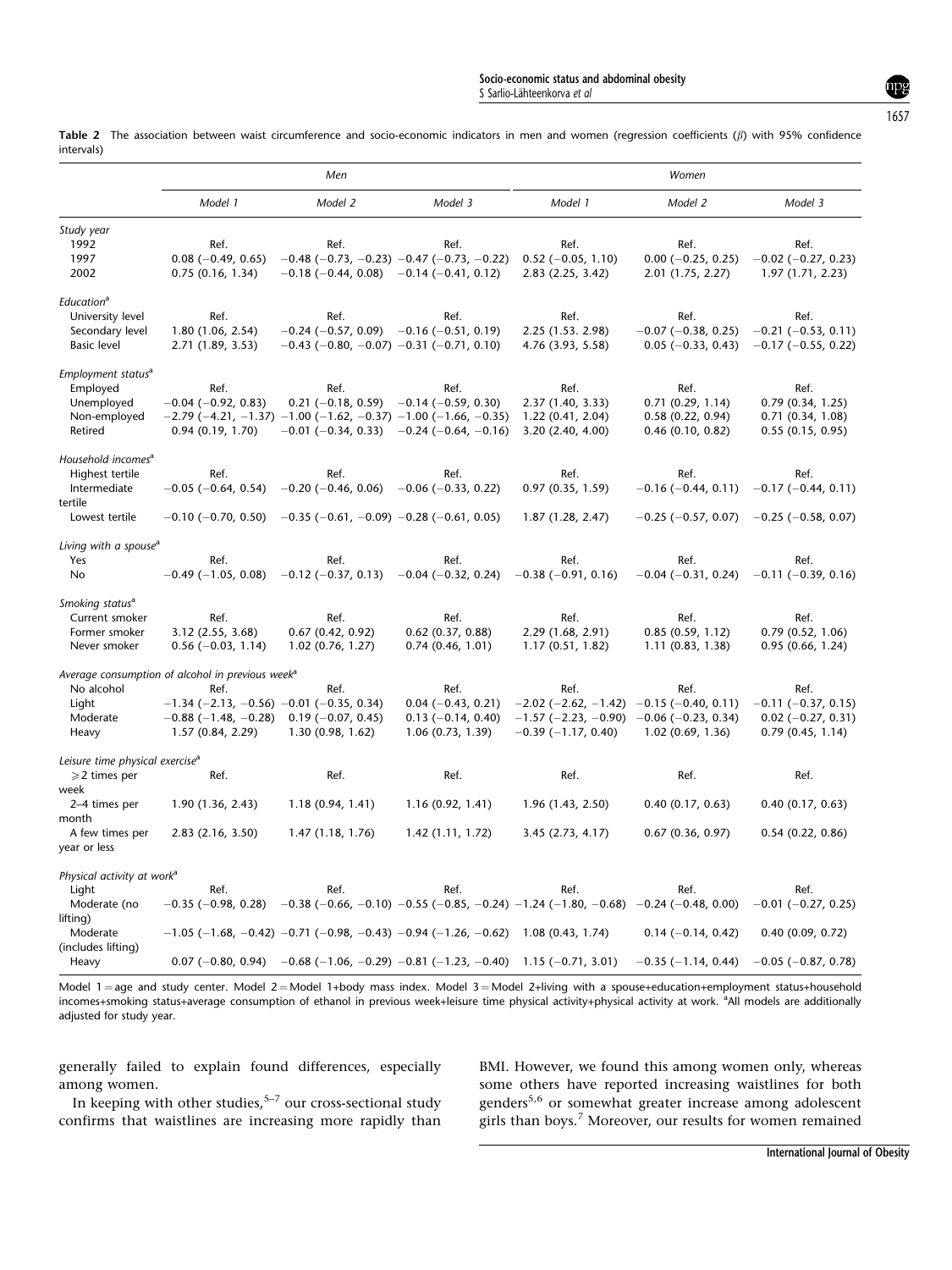|              | 1992                      | 1997                          | 2002                          |  |
|--------------|---------------------------|-------------------------------|-------------------------------|--|
| Men          |                           |                               |                               |  |
| Employed     | 0.00                      | $-0.66$ ( $-0.96$ , $-0.36$ ) | $-0.30$ ( $-0.60$ , 0.01)     |  |
| Unemployed   | $-0.12$ ( $-0.93$ , 0.69) | $-0.32$ ( $-0.88$ , 0.23)     | $0.02$ (-0.67, 0.72)          |  |
| Non-employed | $-0.92$ ( $-1.98$ , 0.14) | $-1.61$ ( $-2.59$ , $-0.64$ ) | $-1.44$ ( $-2.62$ , $-0.25$ ) |  |
| Retired      | $-0.47$ ( $-0.97$ , 0.04) | $-0.32$ ( $-0.83$ , 0.19)     | $-0.12$ ( $-0.70$ , 0.45)     |  |
| Women        |                           |                               |                               |  |
| Employed     | 0.00                      | $0.08$ (-0.22, 0.38)          | 2.03 (1.73, 2.32)             |  |
| Unemployed   | 1.04(0.13, 1.95)          | $0.23 (-0.34, 0.81)$          | 3.25(2.50, 4.00)              |  |
| Non-employed | 1.07(0.49, 1.65)          | $0.35(-0.22, 0.92)$           | 2.22(1.61, 2.83)              |  |
| Retired      | $0.32(-0.18, 0.81)$       | 0.74(0.19, 1.28)              | 2.37(1.78, 2.97)              |  |

Table 3 Interaction effect between employment status and year on waist circumference, regression coefficients ( $\beta$ ) with 95% confidence intervals, models are adjusted for age, study center and body mass index

practically unchanged after adjustments for socio-economic indicators and health behaviors. It is unclear why abdominal obesity among women is increasing, whereas a plateau was seen among men. However, there may be social, biological and behavioral explanations. Although our rather rough measures of health behaviors failed to explain this increase, it may still be explainable by changes in health behaviors. Total alcohol intake is associated with larger WC in women, $24$  and consumption of alcohol among women has increased,<sup>28</sup> as suggested by our data as well; however the impact of alcohol consumption is difficult to estimate owing to under-reporting bias. Changes in dietary habits $^{22}$  may also explain our findings, but unfortunately comparable dietary data from three surveys were unavailable. It is also plausible that there are hormonal or other biological mechanisms that increase the risk of abdominal obesity among women.

Employment status was clearly associated with WC among women in our study. Previous studies have also reported that being unemployed,<sup>5</sup> housewife,<sup>5</sup> retired<sup>16</sup> or even living in an area with high unemployment<sup>5</sup> is associated with larger WC among women, but these studies have examined only WC without adjustments for BMI. Nevertheless, residual analysis of one previous study<sup>16</sup> found out that unemployed women had larger WC than expected from their BMI. Our study extends this finding to other nonemployed groups as well. All women who were outside labor market had higher WC than employed women, and our results remained even after adjustments for BMI, other socioeconomic indicators and health behaviors. On the other hand, we found contradictory and mixed results for men, with the smallest waistline especially among our small group of non-employed men. This group consists of students and homemakers who are younger than other men. Although we included age in our analysis, it is possible that we could not fully adjust for the effects of age on body composition.

Interaction analysis showed that employment status had an interaction with study year: waistlines in 2002 were somewhat higher than expected among unemployed women than among other employment groups. This finding may

reflect changes in the structure and severity of unemployment during the study period. Economic recession started in Finland in the beginning of the 1990s, that is, during the time our first survey (1992) was conducted, and unemployment in the population was still very high in 1997, including probably also relatively unselective and short-term unemployment that was not associated with health problems.<sup>29</sup> After the economic recovery, those who remained unemployed and had prolonged unemployment may have had more health problems. Unemployed have more stress-related eating or drinking, and prospective studies have shown that long-term unemployment increases the risk of having high BMI, indicating obesity among women.<sup>30</sup> Our study revealed that WC is increasing even more rapidly than BMI among unemployed women. Biological mechanisms that increase the risk of abdominal fat accumulation such as elevated cortisol levels owing to prolonged stress $31$  may partly explain this finding. Previous studies have also suggested<sup>5</sup> that deprivation increases the risk of abdominal obesity especially among women.

An inverse association between WC and educational attainment<sup>3,5,16–18</sup> or income level<sup>17</sup> among women has been previously reported and this was found in our data as well. Nevertheless, these results become statistically nonsignificant when BMI was added into the model, suggesting that differences in WC parallel the differences in BMI among women. Among men, on the other hand, the association between WC and both education and income was positive in the BMI-adjusted models. That is, those with the lowest education and the lowest household income had lower WC than would be expected by their BMI. This finding, however, attenuated and became statistically nonsignificant when socio-economic indicators and health behaviors, including physical activity at work, were added into the model. This finding highlights the importance of health behaviors to WC. It is also important to remember that BMI may not be an optimal indicator of obesity among men in lower socioeconomic groups, especially among men who are doing physically active work and may have more lean mass than their better educated counterparts.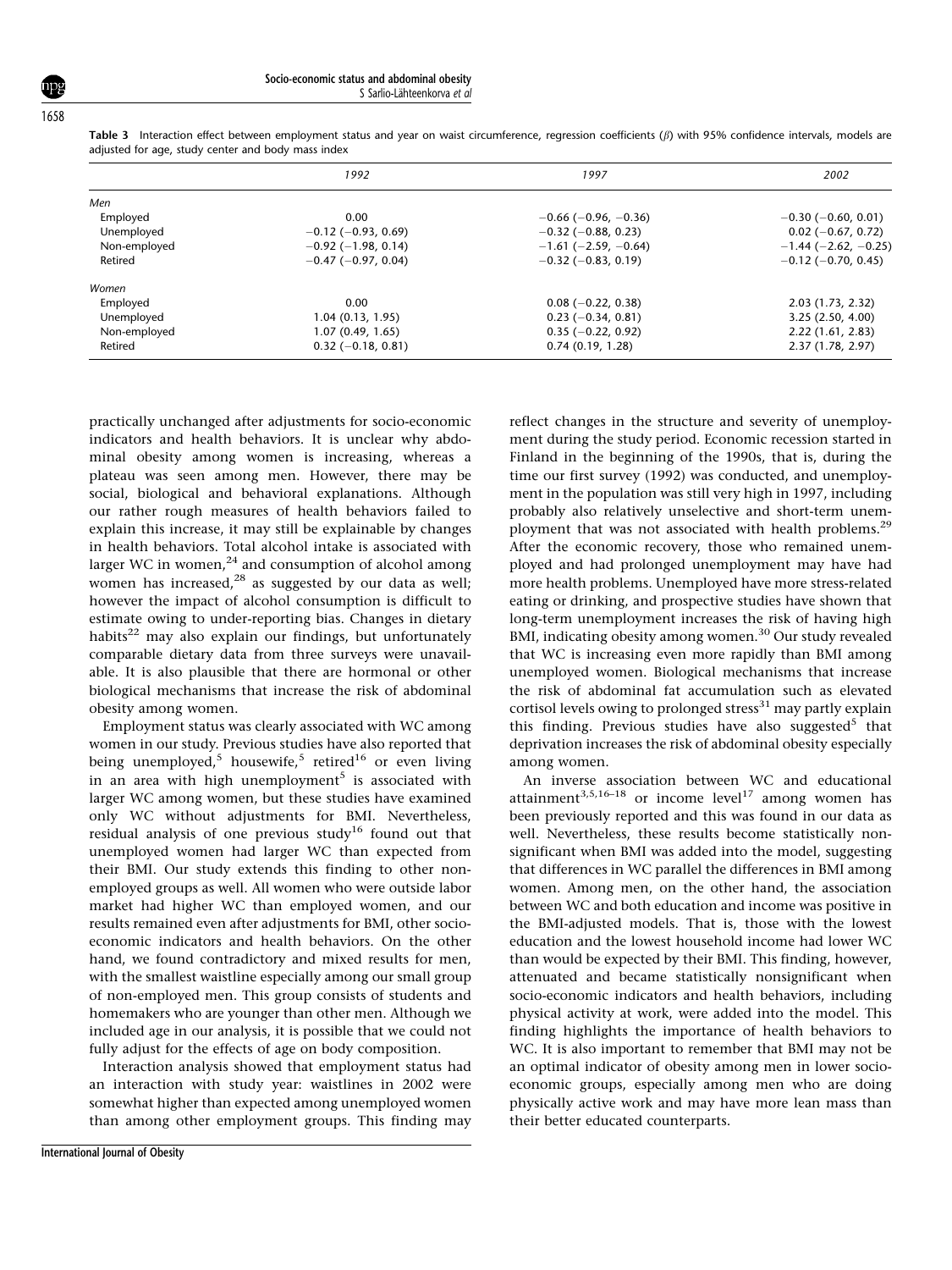In this study, we were able to use unique population-based database with measured data on WC and BMI, collected by trained staff in a similar way throughout the survey years. However, participation rates decreased slightly with time, and data on socio-economic indicators and health behaviors were based on self-reported information only. Although the non-response rate has increased from 1992 to 2002, it is more likely to dilute the observed associations compared with the actual ones, as usually the non-respondents have more unfavorable risk factor levels and health behavior pattern. The cross-sectional design of the study does not allow for any causal conclusions to be drawn.

Our findings suggest that waistlines are increasing more rapidly than BMI among women, with most increase among the unemployed. Socio-economic patterning of WC is divergent and gender-specific, and further studies are required to investigate causal pathways that favor fat accumulation in the abdominal area among women who are out of paid employment in particular. Moreover, our study highlights the importance of measuring WC in addition BMI to get more comprehensive information about changes in body size.

## Acknowledgements

This study was supported by the EU Sixth Framework Programme Diogenes-project (contract FP6-2005-513946) and Eurobese project (SAS6 contract 016646). Karri Silventoinen was supported by the Academy of Finland (Grant #108297).

#### References

- 1 Molarius A, Seidell JC, Sansa S, Tuomilehto J, Kuulasmaa K. Educational level, body weight and changes in their association over 10 years: an international perspective from the WHO MONICA project. Am J Public Health 2000; 90: 1260–1268.
- 2 Lahti-Koski M, Pietinen P, Männistö S, Vartiainen E, Trends in waist to hip-ratio and its determinants in adults in Finland from 1987 to 1997. Am J Clin Nutr 2000; 72: 1436–1444.
- 3 Ford ES, Mokdad AH, Giles WH. Trends in waist circumference among US adults. Obes Res 2003; 11: 1223–1231.
- 4 Visscher TL, Seidell JC. Time trends (1993–1997) and seasonal variation in body mass index and waist circumference in the Netherlands. Int J Obes 2004; 28: 1309–1316.
- 5 Chen R, Tunstall-Pedoe H. Socioeconomic deprivation and waist circumference in men and women: the Scottish MONICA surveys 1989–1995. Eur J Epidemiol 2005; 20: 141–147.
- 6 Liese AD, Doring A, Hense HW, Keil U. Five year changes in waist circumference, body mass index and obesity in Augsburg, Germany. Eur J Nutr 2001; 40: 282–288.
- 7 McCarthy HD, Jarrett KV, Emmett PM, Rogers I. Central overweight and obesity in British youth aged 11–16 years: cross-sectional surveys of waist circumference. BMJ 2005; 326: 624–626.
- 8 Okosun IS, Chandra KM, Boev A, Boltri JM, Choi ST, Parish DC et al. Abdominal adiposity in US adults: prevalence and trends, 1960–2000. Prev Med 2004; 39: 197–206.
- 9 Utriainen I, Sarlio-Lähteenkorva S, Aittomäki A, Lahelma E. Lihavuus ja keskivartalolihavuus Helsingin kaupungin työnteki-

jöiden keskuudessa (Obesity and abdominal obesity among employees of the city of Helsinki). Study reports, City of Helsinki 2006 (in press).

- 10 Bigaard J, Tjønneland A, Thomsen BL, Overvad K, Heitmann BL, Sørensen TIA. Waist circumference, BMI, smoking, and mortality in middle-aged men and women. Obes Res 2003; 11: 895–903.
- 11 Dagenais GR, Yi Q, Mann JFE, Bosch J, Pogue J, Yusuf S. Prognostic impact of body weight and abdominal obesity in women and men with cardiovascular disease. Am Heart J 2005; 149: 54–60.
- 12 Lakka HM, Lakka TA, Tuomilehto J, Salonen JT. Abdominal obesity is associated with increased risk of acute coronary events in men. Eur Heart J 2002; 23: 706–713.
- 13 Razak F, Anand S, Vuksan V, Davis B, Jacobs R, Teo KK, et al., on behalf of the SHARE investigators. Ethnic differences in the relationship between obesity and glucose metabolic abnormalitities. A cross-sectional population-based study. Int J Obes Relat Metab Disord 2005; 29: 656–667.
- 14 Cornier MA, Tate CW, Grunwald GK, Bessesen DH. Relationship between waist circumference, body mass index, and medical care costs. Obes Res 2002; 10: 1167–1172.
- 15 Sobal J, Stunkard AJ. Socioeconomic status and obesity: a review of the literature. Psychol Bull 1989; 105: 260–275.
- 16 Han TS, Bijnen FC, Lean ME, Seidell JC. Separate associations of waist and hip circumference with lifestyle factors. Int J Epidemiol 1998; 27: 422–430.
- 17 Grol ME, Eimers JM, Alberts JF, Bouter LM, Gerstenbluth I, Halabi Y et al. Alarmingly high prevalence of obesity in Curacao: data from an interview survey stratified for socioeconomic status. Int J Obes Relat Metab Disord 1997; 21: 1002–1009.
- 18 Lahmann PH, Lissner L, Gullberg B, Berglund G. Sociodemographic factors associated with long-term weight gain, current body fatness and central adiposity in Swedish women. Int J Obes Relat Metab Disord 2000; 24: 685–694.
- 19 Langenberg C, Hardy R, Kuh D, Brunner E, Wadsworth M. Central and total obesity in middle aged men and women in relation to lifetime socioeconomic status: evidence from a national birth cohort. J Epidemiol Commun Health 2003; 57: 816–822.
- 20 Ball K, Crawford D. Socioeconomic status and weight change in adults: a review. Soc Sci Med 2005; 60: 1987–2010.
- 21 Akbartabartoori M, Lean ME, Hankey CR. Relationships between cigarette smoking, body size and body shape. Int  $\overline{J}$  Obes Relat Metab Disord 2005; 29: 236–243.
- 22 Koh-Banerjee P, Chu NF, Spiegelman D, Rosner B, Colditz G, Willett W et al. Prospective study of the association of changes in dietary intake, physical activity, alcohol consumption, and smoking with 9-y gain in waist circumference among 16 587 US men. Am J Clin Nutr 2003; 78: 719–727.
- 23 Sternfeld B, Wang H, Quesenberry Jr CP, Abrams B, Everson-Rose SA, Greendale GA et al. Physical activity and changes in weight and waist circumference in midlife women: findings from the Study of Women's Health Across the Nation. Am J Epidemiol 2004; 160: 912–922.
- 24 Tolstrup JS, Heitmann BL, Tjønneland AM, Overvad OK, Sørensen TIA, Grønbæk MN. The relation between drinking pattern and body mass index and waist and hip circumference. Int J Obes Relat Metab Disord 2004; 29: 490–497.
- 25 Tammelin T, Laitinen J, Näyhä S. Change in the level of physical activity from adolescence into adulthood and obesity at the age of 31 years. Int J Obes Relat Metab Disord 2004; 28: 775–782.
- 26 Pajak A, Kuulasmaa K, Tuomilehto J, Ruokokoski E & the WHO MONICA Project. Geographical variation in the major risk factors of coronary heart disease in men and women aged 25–64 years. World Health Stat Q 1988; 41: 115–140.
- 27 STATA User's Guide Release 7. Stata Press:College Station TX, 2001.
- 28 Helakorpi S, Patja K, Prättälä R, Aro A, Uutela A. Suomalaisen aikuisväestön terveyskäyttäytyminen ja terveys, kevät 2004.